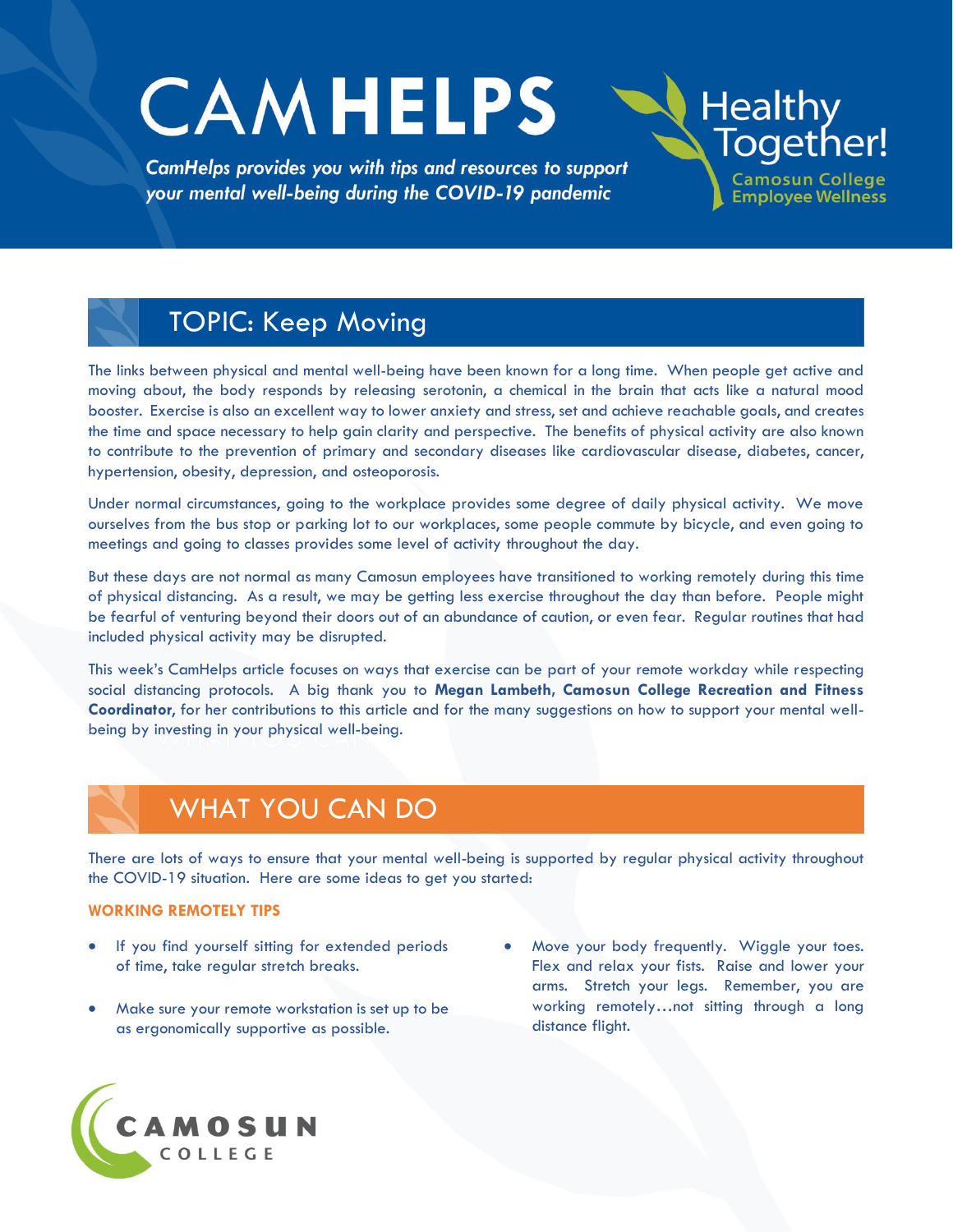#### **MOVE YOUR BODY**

- Get your cardiovascular system working by doing a variety of exercises such as skipping, jumping jacks, running the stairs, burpees, dancing, jogging on the spot, or workouts where you do a combination of aerobic exercises with strength training activities. The list is almost endless and really ends with the limit of your imagination. Findings suggest that getting twenty to forty minutes of aerobic activity can result in a reduction of anxiety for several hours.
- Strength training can be a bit more of a challenge if you do not have any equipment, but here are some exercises you can do using the natural resistance of your own body weight.
	- o Bodyweight squats or holding a wall squat
	- o Push-ups (full body or from knees)
	- o Walking lunges
	- o Dumbbell rows (using a gallon milk jug or another weight)
	- o Planks
	- o Triceps dip (using elevated surface such as stair)
	- o Abdominal crunches

There are lots of examples of how to do these common exercises on YouTube or you can reach out to a Camosun Fitness Centre attendant for some one-on-one support.

#### **GET OUTSIDE**

We are fortunate to live in a place where there are lots of opportunities for getting outdoors while respecting social distancing obligations. Getting outside and into nature has been endorsed by Dr. Bonnie Henry (BC's Provincial Health Officer) as an important part of maintaining mental well-being. Just remember to remain socially distant, stay home if you are unwell, wash your hands, and keep your hands away from your face.

Enjoy the outdoors, but keep yourself and others safe.

#### **ENJOY YOURSELF**

Most importantly, make exercise fun! Finding out what physical activity you enjoy is important to your journey of increasing physical activity. From gardening, to hiking, to yoga or even a simple walk around the block, there are several ways one can become more active.

- Don't forget to warm up and cool down after your workout. **If you feel pain in a joint like back, neck, shoulders, or knees, stop doing whatever it is that is causing the pain.** If it has been years since you were active, it is important to let your body get adjusted to a new routine
- If you have a hard time holding yourself accountable, it might help to find an online community or workout partner (i.e. someone you live with) or a friend you can text, or phone, while you are working out. If you are using online communication, try to add a video-based component as research has shown that being able to see the other participant's body language and facial expressions generates a greater sense of social presence making for a richer experience.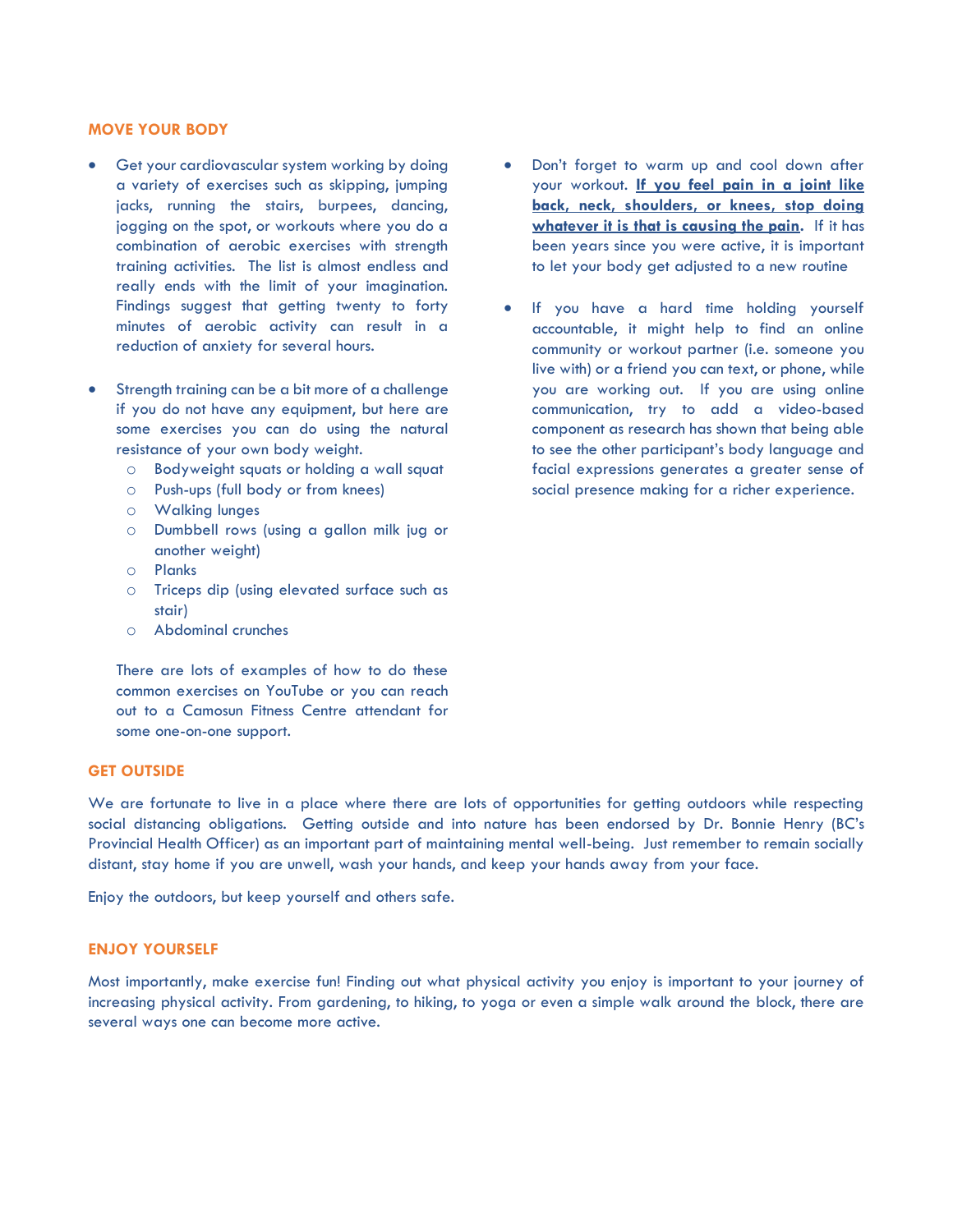### RESOURCES

#### **Ergonomics & Stretch Break Ideas**

- · [Take a Stretch Break](http://camosun.ca/covid19/documents/camhelps/hh-take-a-stretch-break.pdf) [PDF] from Homewood Health
- [Stretching at the Workstation](https://www.ccohs.ca/oshanswers/ergonomics/office/stretching.html) from the Canadian Centre for Occupational Health & Safety
- **[Laptop Ergonomics](https://uwaterloo.ca/safety-office/sites/ca.safety-office/files/uploads/files/laptop_ergonomic.pdf)** from the University of Waterloo
- How to Make [your Computer Workstation Fit You](http://www.worksafebc.com/en/resources/health-safety/books-guides/how-to-make-your-computer-workstation-fit-you?lang=en) from WorkSafe BC

#### **Exercising Safely**

• BC [HealthLink's tips](https://www.healthlinkbc.ca/physical-activity/everyone) for keeping safe while working out

#### **Simple Home Exercise Options**

- [Manulife's Turning your Home into a Gym](https://www.manulife.ca/personal/plan-and-learn/healthy-living/fitness/turn-your-home-into-a-gym.html), a list of easy ways to exercise at home
- Homewood's [Home Gym on a Shoestring](http://camosun.ca/covid19/documents/camhelps/hh-home-gym.pdf) [PDF], simple steps for an effective workout at home
- Homewood's [Best Home Workout Moves](http://camosun.ca/covid19/documents/camhelps/hh-home-workout-moves.pdf) [PDF], tips for working out at home

#### **Targeted Online Exercises**

Cardio

- Jenna Howe, Camosun College Fitness Centre Attendant, will be offering online Cardio Blast and Zumba classes. If interested, please [email](mailto:Howej@camosun.bc.ca) her.
- [Cardio Exercises at Home: 19 moves for all fitness levels](https://www.healthline.com/health/cardio-exercises-at-home#beginner)
- [Keep Dancing with Ailey: Online classes and live classes on Instagram and YouTube](https://www.aileyextension.com/keepdancing)

#### **Strength**

- [Marketwatch's database of free workouts from Peloton, Nike, and others](https://www.marketwatch.com/story/free-workouts-from-peloton-nike-and-others-to-help-you-stay-active-during-your-quarantine-2020-03-27)
- [At Home Partner Workout with Matt Fisher: Bodyweight Only \(Beginner\)](https://www.instagram.com/p/B93KhUqA5Mp/?igshid=97zga6gwp31e)

#### Stretching & Yoga

- Live '[Stretch and Breathe](https://mycamosun.sharepoint.com/sites/CamosunCommunityConnects/_layouts/15/Event.aspx?ListGuid=5b455340-8944-4315-89f0-d0882d7caa47&ItemId=8)' sessions with Camosun College's Tersia Fagan (Mon & Wed @ 11:30 am)
- [Laura Benson's Yoga Videos](http://www.laurabensonyoga.com/video.html)
- [Do Yoga With Me](https://www.doyogawithme.com/)

For more online exercises, check out the *Healthy Together!* '[Staying Active at Home](https://hub.camosun.ca/sites/hrlearn/wellness/Pages/Staying%20Active%20at%20Home.aspx)' resources page.

#### **Camosun Fitness Centre**

Camosun College Fitness Centre Attendants are available and happy to help answer questions, design basic fitness programs, and check physical form.

- To contact individual trainers for one-on-one support:
	- o Alan Poole: [Poolea@camosun.bc.ca](mailto:Poolea@camosun.bc.ca)
	- o Andrew Lai: Laia@camosun.bc.ca
	- o Danny Harris: [Harrisd@camosun.bc.ca](mailto:Harrisd@camosun.bc.ca)
	- Learn more about our Fitness Centre trainers by reading their *Fitness Centre trainer biographies*

If you are experiencing a mental well-being related emergency or need urgent support, please contact the Vancouver Island Crisis Line at 1-888-494-3888 or call 911

- o Jenna Howe: [Howej@camosun.bc.ca](mailto:Howej@camosun.bc.ca)
	-
- o Brent Hall: [Hallb@camosun.bc.ca](mailto:Hallb@camosun.bc.ca)
- o Joel Swets: [Swetsj@camosun.bc.ca](mailto:Swetsj@camosun.bc.ca)
	-
	-